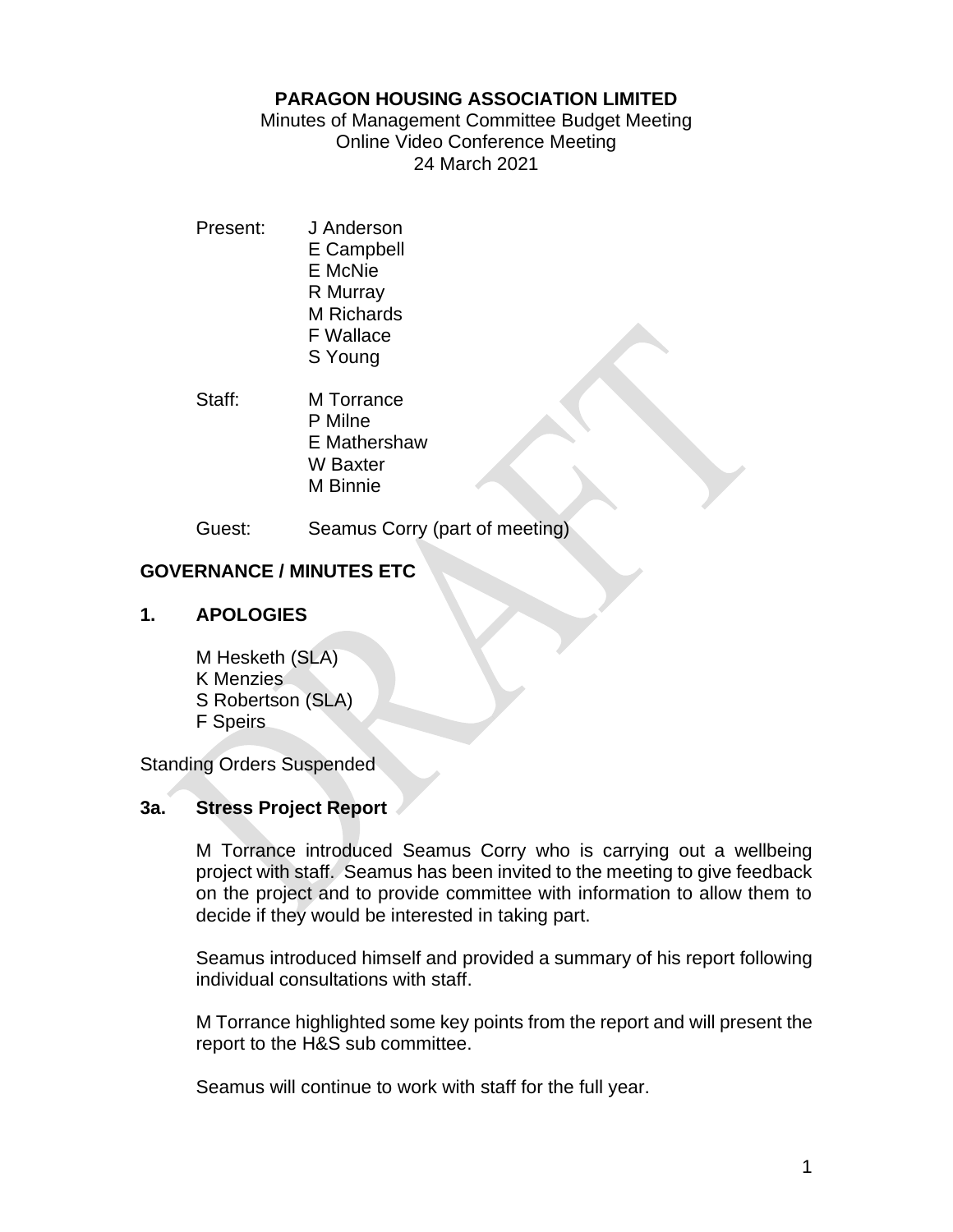A working group of staff members will take forward some of the issues raised by staff.

Don't know if I missed anything when I had to leave the meeting – how was it left? Are committee member going to let someone know if they want to take part or not?

*Note – Seamus Corry left the meeting.*

### **2. GOVERNANCE ITEMS**

M Torrance advised that M Hesketh has requested a leave of absence due to health reasons. *Committee members approved.*

M Torrance explained that due to various reasons we may have an issue being quorate for the audit sub committee meeting due to be held on Tuesday and asked if anyone would like to join the sub committee. *R Murray volunteered to join the audit committee and committee members agreed.*

#### **Membership Cancellation**

In accordance with the Association's Rules there was 1 membership considered for cancellation (details noted on membership paper). The member had no forwarding address. *Membership cancellation noted/approved.*

### **Membership Application**

There was one membership application considered for approval (details noted on the membership paper).

### *The membership was approved. The use of the seal was approved by the Management Committee.*

*Total number of members – 140*

### **2a. Minutes of Previous Meeting 10 February 2021**

There were no amendments to the minutes.

Proposed: R Murray Seconded: S Young

### *Minutes Approved*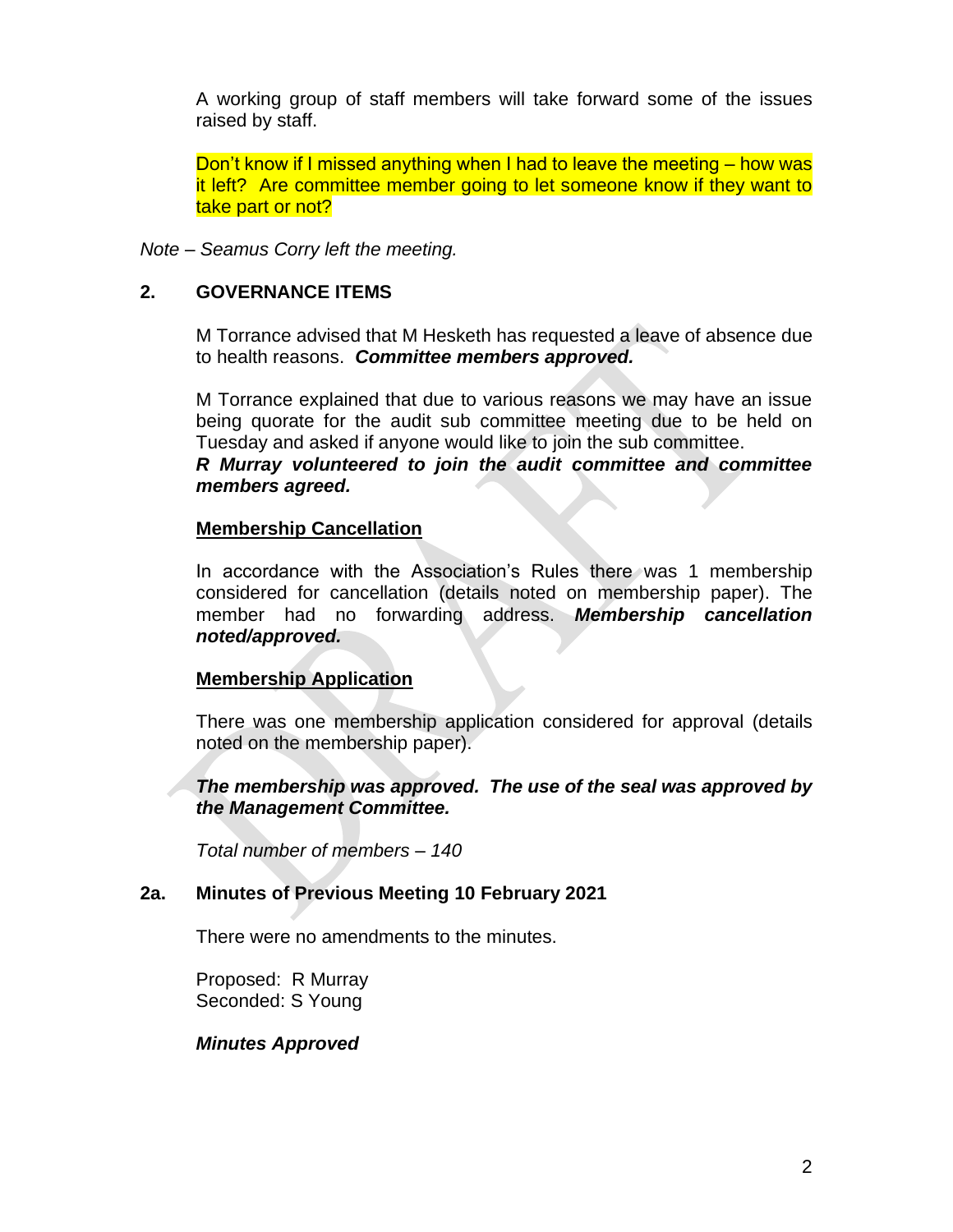### **2b. Matters Arising**

JRW Contract – The post for the Repairs Quality Standards Officer previously discussed is now advertised with the closing date 9<sup>th</sup> April.

Rule Review – M Torrance has discussed this with the F&GP sub committee and has also spoken to the solicitor. The Solicitor noted that the provision within the Corporate Governance and Insolvency Act which allows you to hold your AGM and SGM remotely terminates the end of this month. We await to see if there is any further change to this from the Scottish Government or we may need to look at holding SGM for the rule review at our AGM.

The EVH salary ballot was accepted.

Kick Start – Falkirk Council have a scheme where we can get 100% costs covered to take on the posts we intended to take on and this was discussed with the F&GP sub committee who agreed to progress. M Torrance and E Mathershaw have interviewed and we should be in a position to take on 2 or 3 posts with one on the basis of a modern apprenticeship. This will be discussed further with the Employment & Training Unit.

The H&S sub committee meeting is being held on Tuesday.

### **3. BUSINESS ITEMS**

### **3b. Budget Paper 2021/22**

P Milne presented a presentation on the 2021/22 budget.

The budget sets out a plan of income and expenditure for 2021/22.

Income is based on the rent increase decision taken in January 2021.

The budget is based on 'normal' business year. This financial year we are down on a lot of budgets due to the impact of covid.

The following have been considered as part for the budget and were discussed.

- Management costs
- Repairs and annual maintenance costs
- Planned maintenance and improvement costs
- Finance costs
- The impact on loan covenants
- Future developments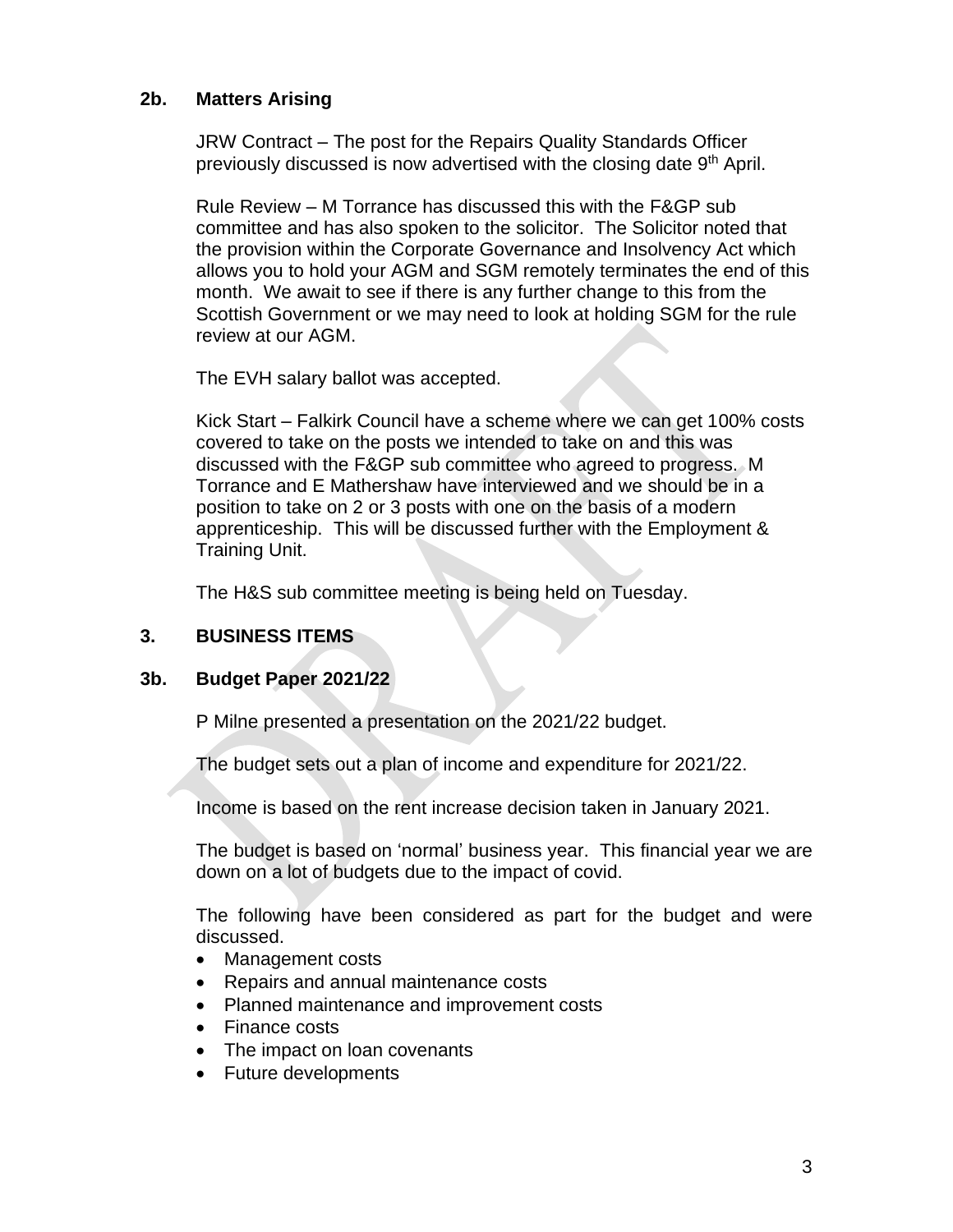#### **Income**

The main source of income is rent income and we need to look at the impact of the 0% increase in the business plan going forward.

There was discussion on voids/bad debts and various factors that have an impact on this.

#### **Management Costs**

Costs have reduced this year due to the impact of covid.

#### **Repairs and Maintenance**

Included uplifts for reactive and gas contracts. The budget is based on the Reactive Repairs contracts and the spend which is representative of a normal year's activity prior to the covid pandemic.

#### **Planned Maintenance**

The budget allows us to maintain the SHQS, EESSH and our statutory requirements for H&S.

The budget includes option 1 of the planned maintenance programme that was included in the rent paper for 2021/22.

Option is mainly the work committed to for 2019/20 and 2020/21 however we were unable to do this work due to the covid pandemic.

#### **Capital Budget**

Includes acquisition of 2 MTR and 5 BBOOMS.

Includes computer equipment, office fixtures and new telephone system. All of these will be capitalised in the annual accounts.

#### **Loan Covenants**

The purpose and importance of the loan covenants were discussed and it was noted the 2021/22 budget is covenant compliance.

#### **Risks**

The budget prepared is on a normal working environment and will have to be revisited frequently as the year progresses and the full impact on service delivery to tenants due to covid is known.

The 30 year business plan will also require updating for expenditure requirements.

W Baxter advised that he has started working on an information paper on EESSH 2 to give committee members background info. The target date for EESSH 2 is 2032.

Possible development opportunities continue to be progressed.

#### *Committee members approve the budget for 2021/22.*